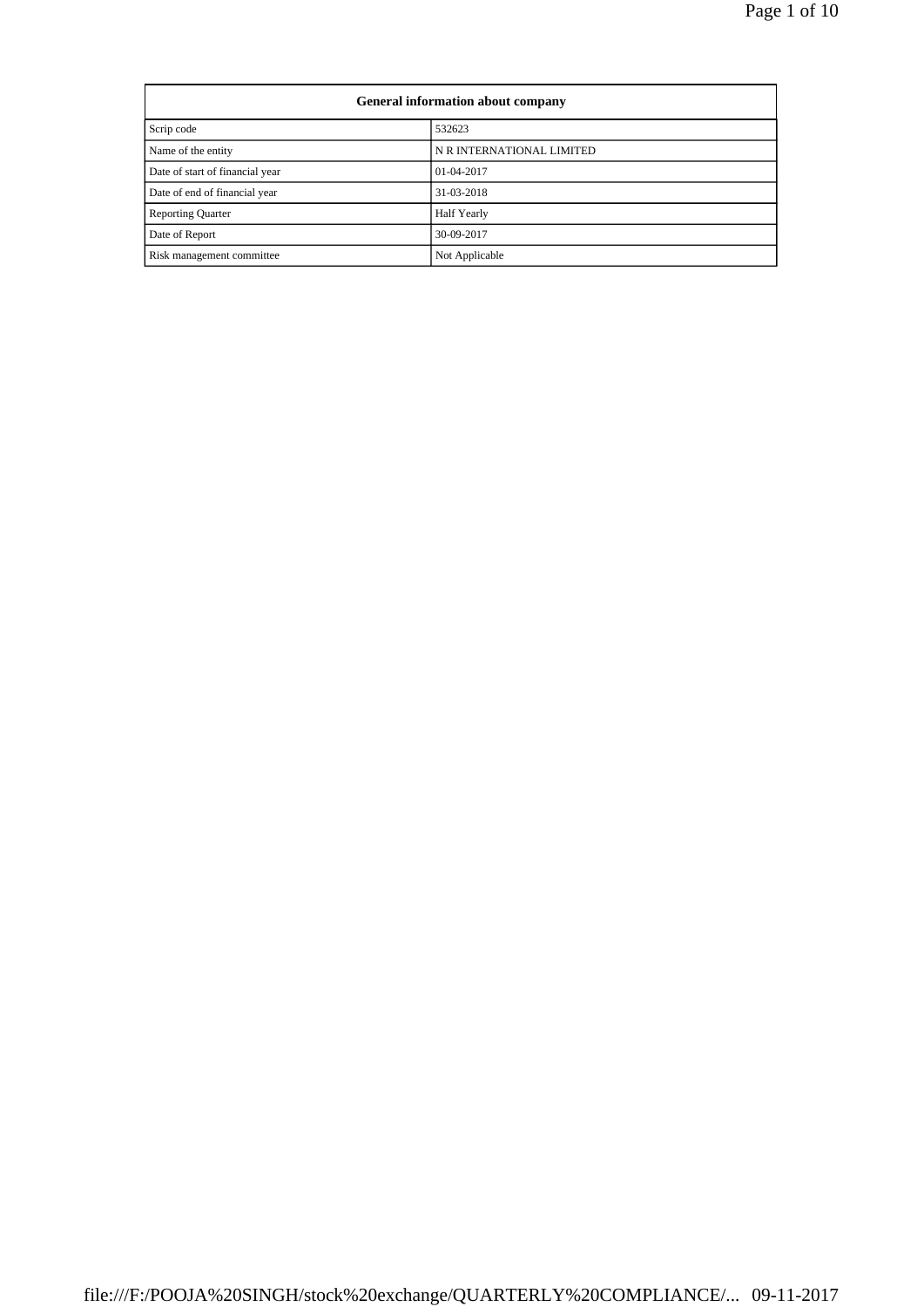| Annexure I                                                                                |  |  |
|-------------------------------------------------------------------------------------------|--|--|
| Annexure I to be submitted by listed entity on quarterly basis                            |  |  |
| <b>I. Composition of Board of Directors</b>                                               |  |  |
| Disclosure of notes on composition of board of directors explanatory                      |  |  |
| Is there any change in information of board of directors compare to previous quarter   No |  |  |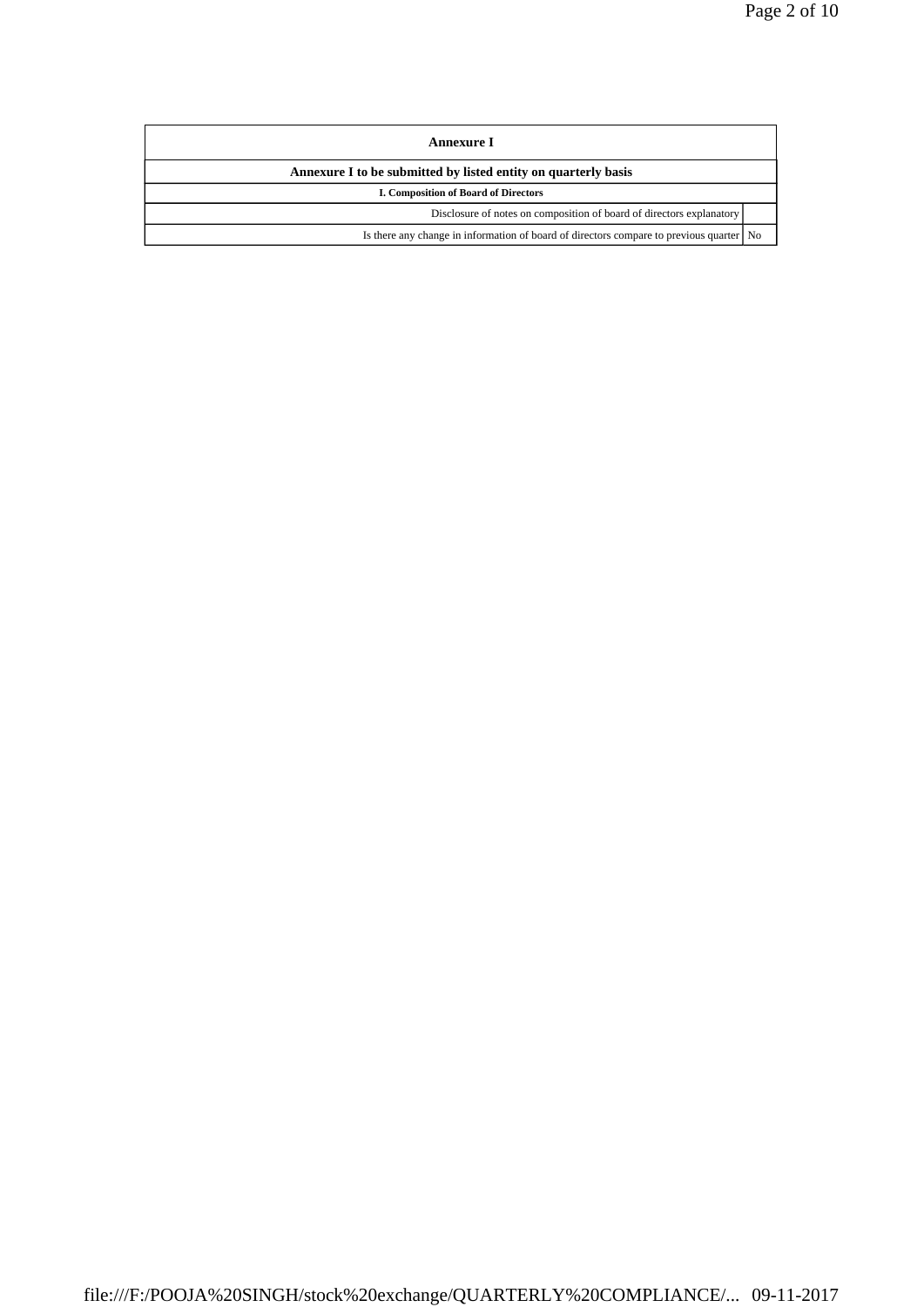| Annexure 1                                                                        |  |  |
|-----------------------------------------------------------------------------------|--|--|
| <b>II. Composition of Committees</b>                                              |  |  |
| Disclosure of notes on composition of committees explanatory                      |  |  |
| Is there any change in information of committees compare to previous quarter   No |  |  |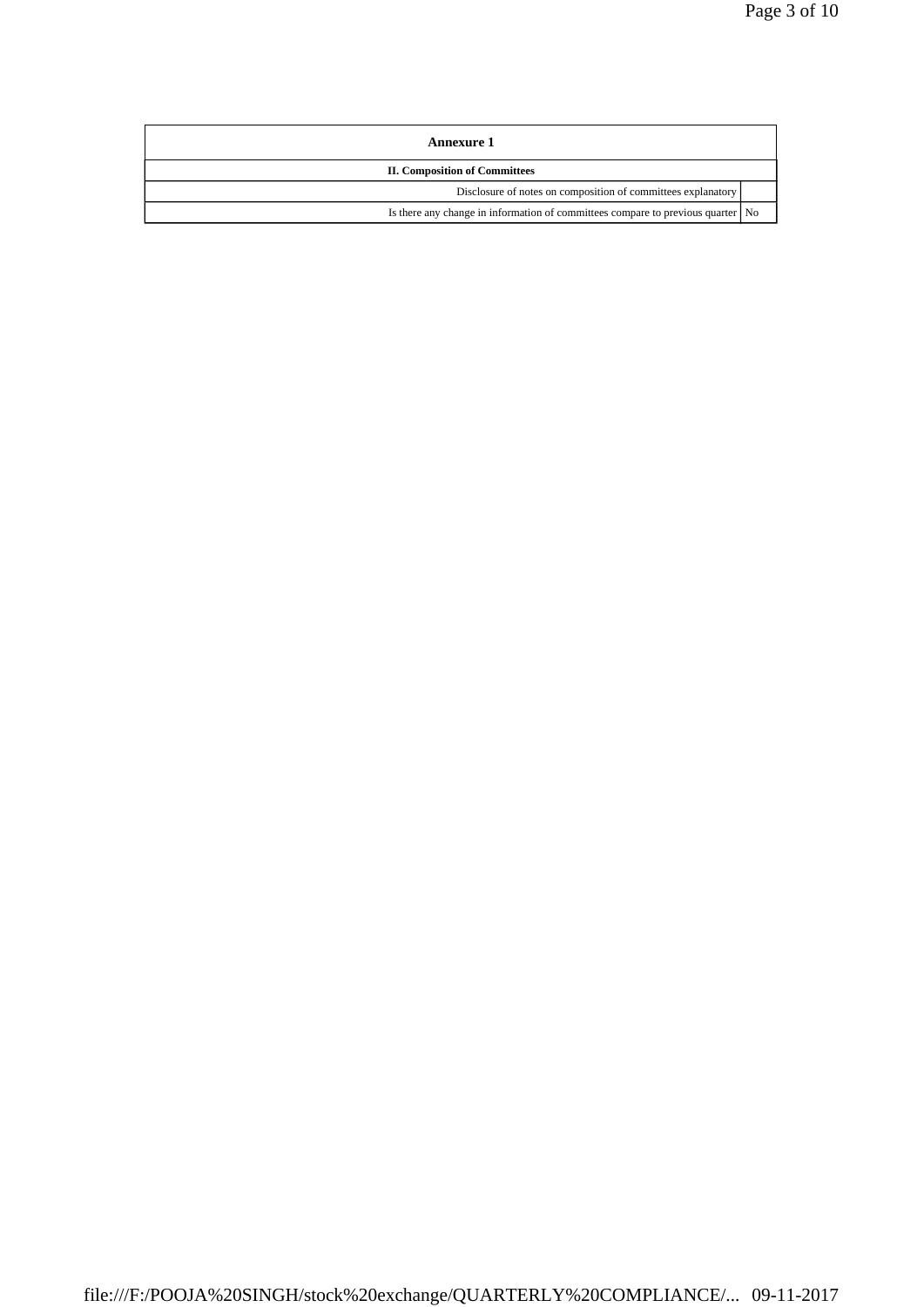|                | <b>Annexure 1</b>                                                |                                                         |                                                                |  |  |
|----------------|------------------------------------------------------------------|---------------------------------------------------------|----------------------------------------------------------------|--|--|
|                | <b>Annexure 1</b>                                                |                                                         |                                                                |  |  |
|                | <b>III.</b> Meeting of Board of Directors                        |                                                         |                                                                |  |  |
|                | Disclosure of notes on meeting of board of directors explanatory |                                                         |                                                                |  |  |
| Sr             | $Date(s)$ of meeting (if any) in the<br>previous quarter         | $Date(s)$ of meeting (if any) in the<br>current quarter | Maximum gap between any two consecutive (in<br>number of days) |  |  |
| $\mathbf{1}$   | 10-04-2017                                                       |                                                         |                                                                |  |  |
| 2              | 10-05-2017                                                       |                                                         | 29                                                             |  |  |
| 3              | 25-05-2017                                                       |                                                         | 14                                                             |  |  |
| $\overline{4}$ |                                                                  | 15-07-2017                                              | 50                                                             |  |  |
| 5              |                                                                  | 12-08-2017                                              | 27                                                             |  |  |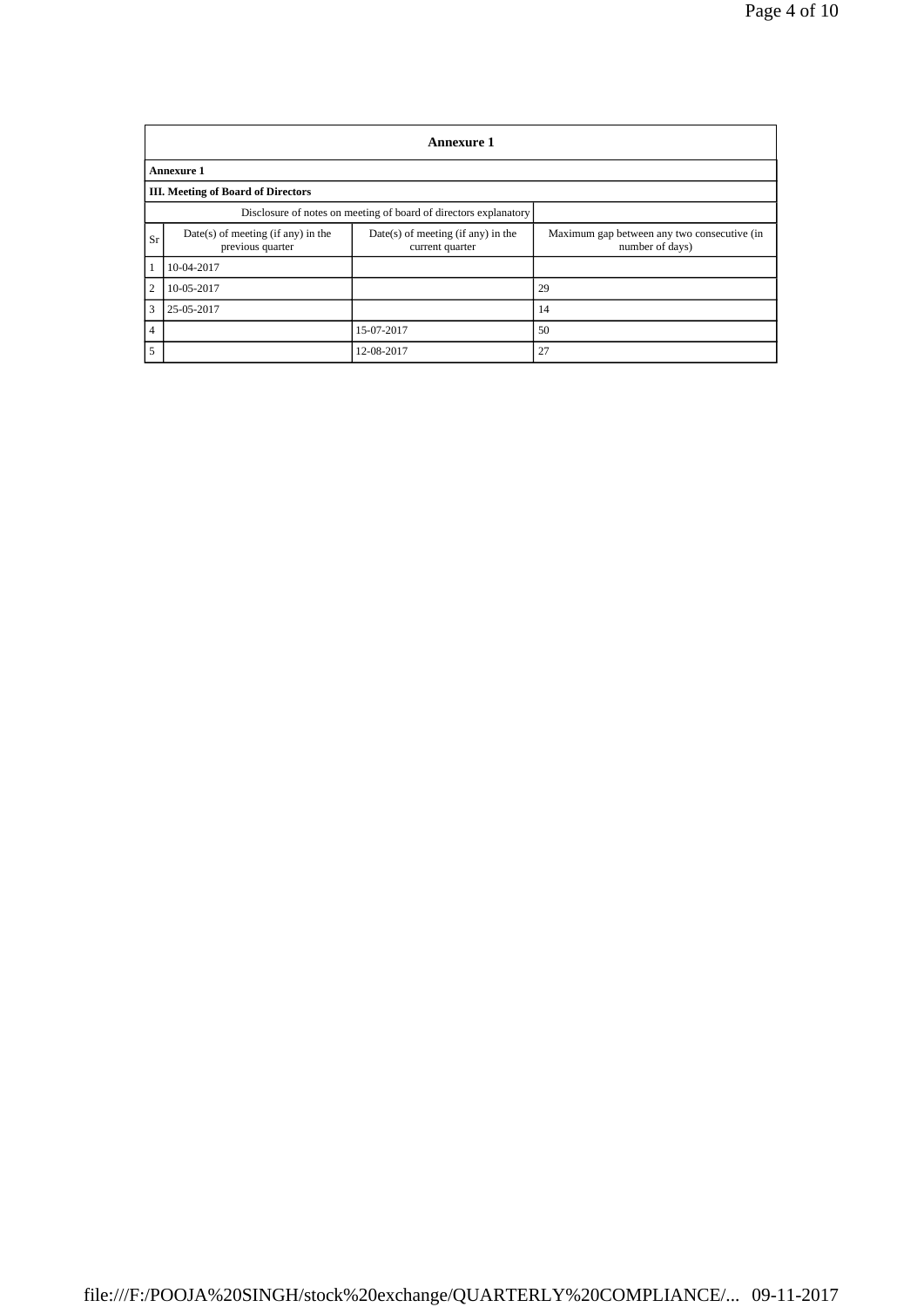|                | <b>Annexure 1</b>                                |                                                                        |                                                     |                                           |                                                                        |                                                                               |                               |
|----------------|--------------------------------------------------|------------------------------------------------------------------------|-----------------------------------------------------|-------------------------------------------|------------------------------------------------------------------------|-------------------------------------------------------------------------------|-------------------------------|
|                | <b>IV. Meeting of Committees</b>                 |                                                                        |                                                     |                                           |                                                                        |                                                                               |                               |
|                |                                                  |                                                                        |                                                     |                                           |                                                                        | Disclosure of notes on meeting of committees explanatory                      |                               |
| Sr             | Name of<br>Committee                             | $Date(s)$ of<br>meeting of the<br>committee in the<br>relevant quarter | Whether<br>requirement of<br>Quorum met<br>(Yes/No) | Requirement of<br>Quorum met<br>(details) | $Date(s)$ of<br>meeting of the<br>committee in the<br>previous quarter | Maximum gap<br>between any two<br>consecutive meetings<br>(in number of days) | Name of<br>other<br>committee |
|                | <b>Audit Committee</b>                           | 12-08-2017                                                             | Yes                                                 | AI.<br><b>MEMBERS</b><br><b>PRESENT</b>   | 25-05-2017                                                             | 78                                                                            |                               |
| $\overline{2}$ | Nomination and<br>remuneration<br>committee      | 15-07-2017                                                             | Yes                                                 | AI.<br><b>MEMBERS</b><br><b>PRESENT</b>   | 10-05-2017                                                             |                                                                               |                               |
| 3              | <b>Stakeholders</b><br>Relationship<br>Committee | 12-08-2017                                                             | Yes                                                 | AI.<br><b>MEMBERS</b><br><b>PRESENT</b>   | 25-05-2017                                                             |                                                                               |                               |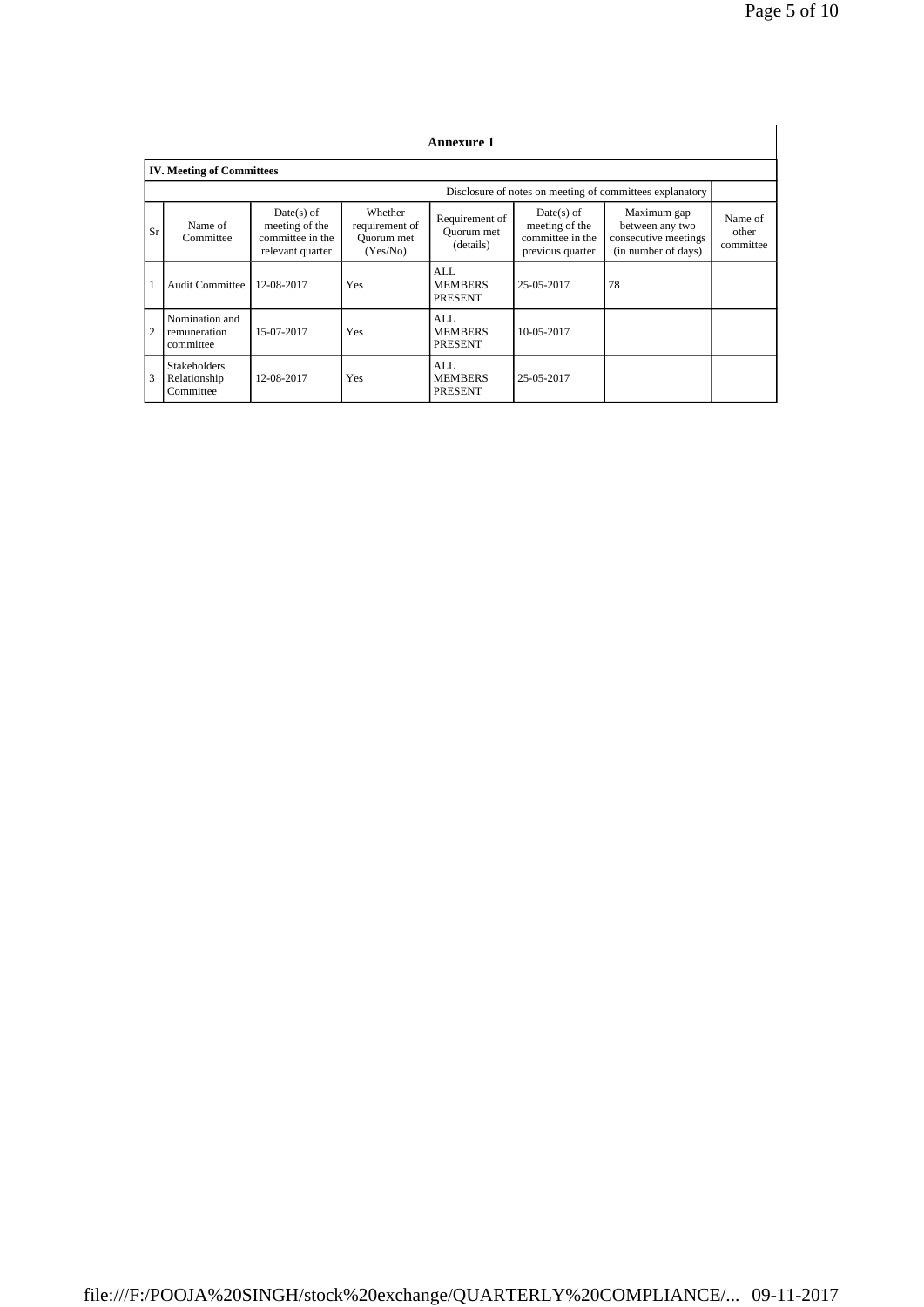|                         | Annexure 1                                                                                                |                                  |                                                                    |  |  |
|-------------------------|-----------------------------------------------------------------------------------------------------------|----------------------------------|--------------------------------------------------------------------|--|--|
|                         | <b>V. Related Party Transactions</b>                                                                      |                                  |                                                                    |  |  |
| Sr                      | Subject                                                                                                   | Compliance status<br>(Yes/No/NA) | If status is "No" details of non-<br>compliance may be given here. |  |  |
|                         | Whether prior approval of audit committee obtained                                                        | Yes                              |                                                                    |  |  |
| 2                       | Whether shareholder approval obtained for material RPT                                                    | <b>NA</b>                        |                                                                    |  |  |
| $\overline{\mathbf{3}}$ | Whether details of RPT entered into pursuant to omnibus approval<br>have been reviewed by Audit Committee | Yes                              |                                                                    |  |  |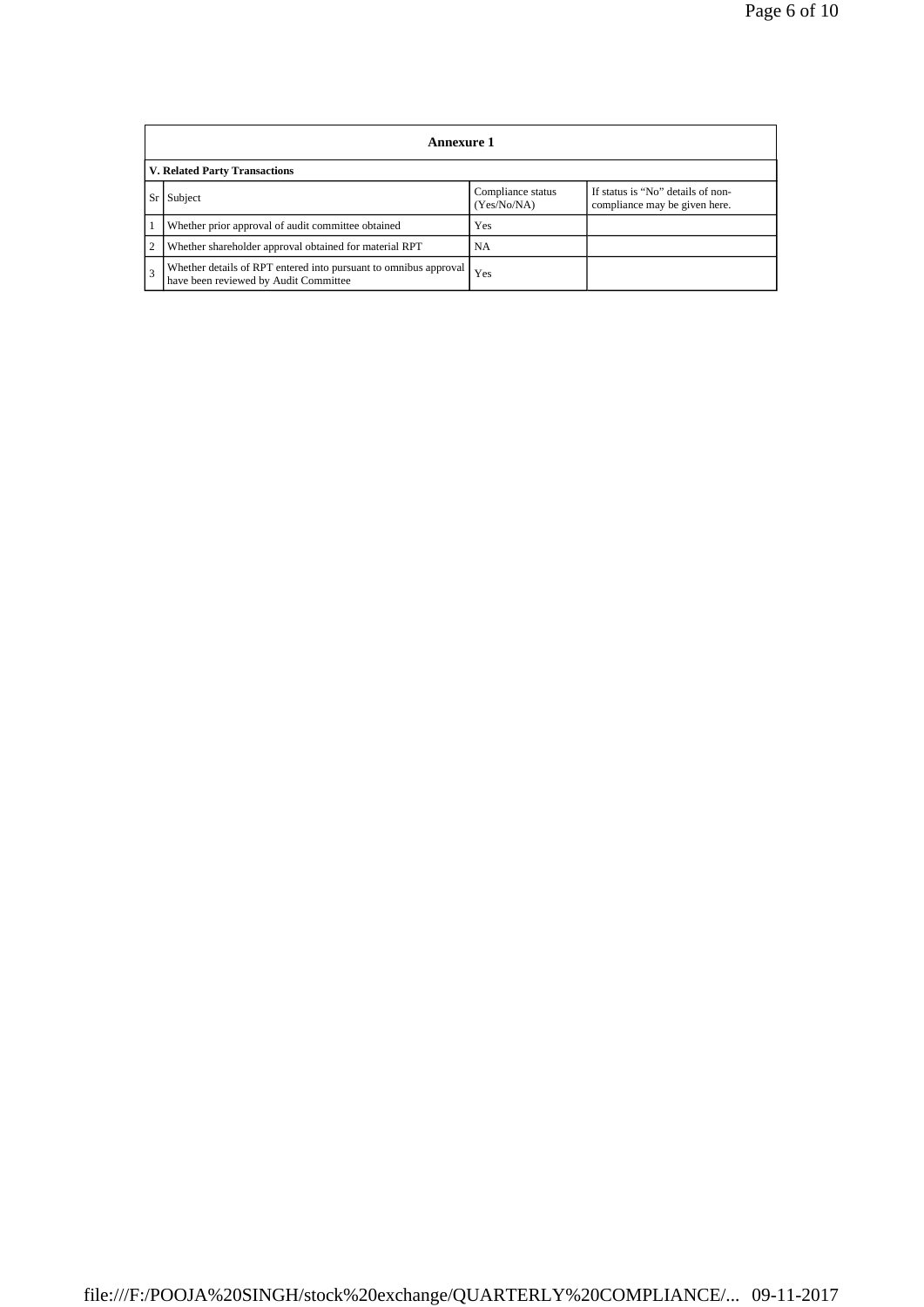|                | <b>Annexure 1</b>                                                                                                                                                                                               |                               |  |  |  |
|----------------|-----------------------------------------------------------------------------------------------------------------------------------------------------------------------------------------------------------------|-------------------------------|--|--|--|
|                | <b>VI.</b> Affirmations                                                                                                                                                                                         |                               |  |  |  |
| Sr             | Subject                                                                                                                                                                                                         | Compliance status<br>(Yes/No) |  |  |  |
| 1              | The composition of Board of Directors is in terms of SEBI (Listing obligations and disclosure requirements)<br>Regulations, 2015                                                                                | Yes                           |  |  |  |
| $\overline{c}$ | The composition of the following committees is in terms of SEBI(Listing obligations and disclosure<br>requirements) Regulations, 2015 a. Audit Committee                                                        | Yes                           |  |  |  |
| $\mathbf{3}$   | The composition of the following committees is in terms of SEBI(Listing obligations and disclosure<br>requirements) Regulations, 2015. b. Nomination & remuneration committee                                   | Yes                           |  |  |  |
| $\overline{4}$ | The composition of the following committees is in terms of SEBI(Listing obligations and disclosure<br>requirements) Regulations, 2015. c. Stakeholders relationship committee                                   | Yes                           |  |  |  |
| 5              | The composition of the following committees is in terms of SEBI(Listing obligations and disclosure<br>requirements) Regulations, 2015. d. Risk management committee (applicable to the top 100 listed entities) | NA                            |  |  |  |
| 6              | The committee members have been made aware of their powers, role and responsibilities as specified in SEBI<br>(Listing obligations and disclosure requirements) Regulations, 2015.                              | Yes                           |  |  |  |
| $\overline{7}$ | The meetings of the board of directors and the above committees have been conducted in the manner as specified<br>in SEBI (Listing obligations and disclosure requirements) Regulations, 2015.                  | Yes                           |  |  |  |
| 8              | This report and/or the report submitted in the previous quarter has been placed before Board of Directors.                                                                                                      | Yes                           |  |  |  |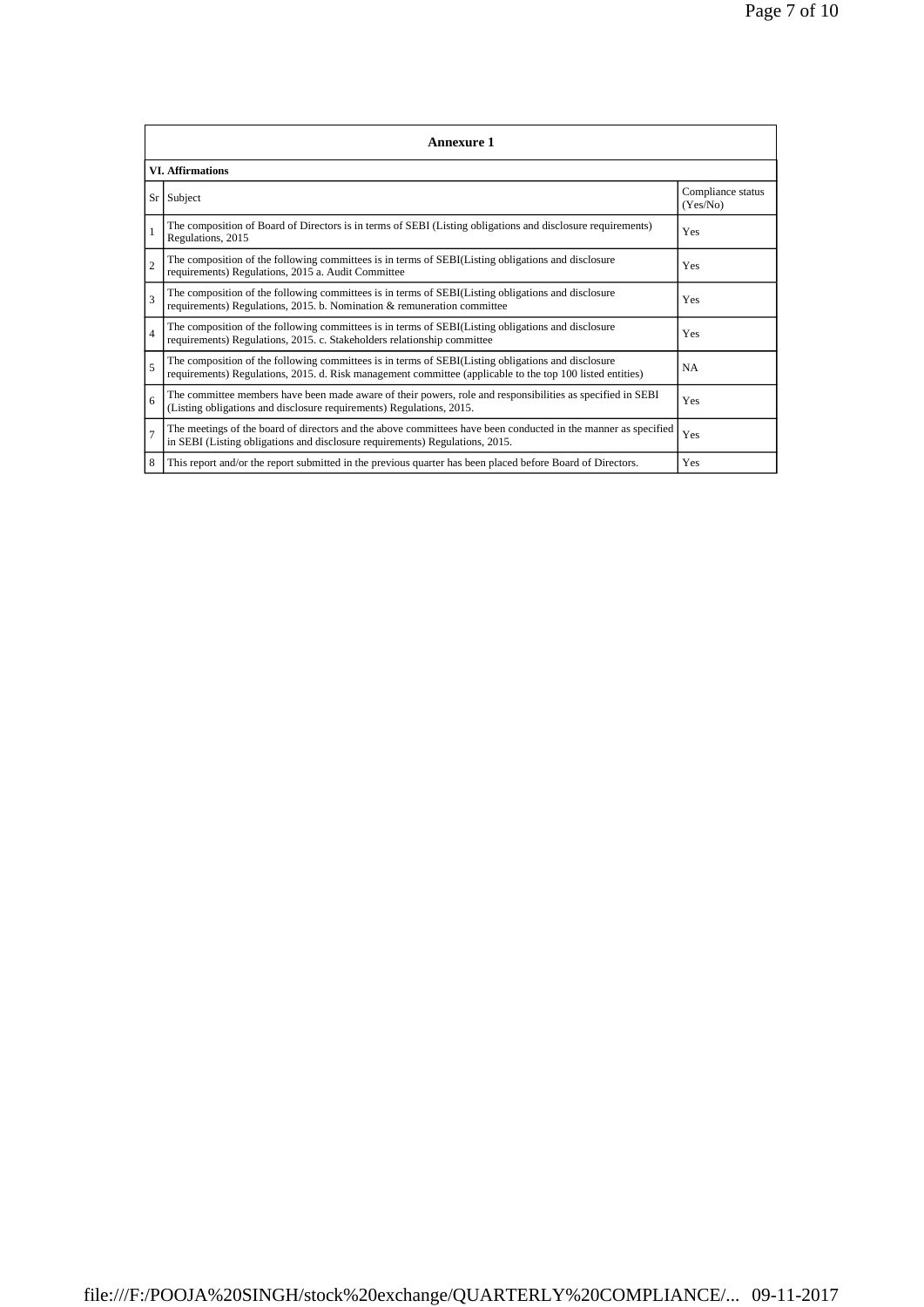|                         | <b>Annexure III</b>                                                                                                                                                                  |                                         |                                  |                                                                      |  |  |
|-------------------------|--------------------------------------------------------------------------------------------------------------------------------------------------------------------------------------|-----------------------------------------|----------------------------------|----------------------------------------------------------------------|--|--|
|                         | Annexure III to be submitted by listed entity at the end of 6 months after end of financial year along-with second quarter report of<br>next financial year                          |                                         |                                  |                                                                      |  |  |
|                         | <b>I. Affirmations</b>                                                                                                                                                               |                                         |                                  |                                                                      |  |  |
| Sr                      | Broad heading                                                                                                                                                                        | Regulation<br>Number                    | Compliance status<br>(Yes/No/NA) | If status is "No" details of<br>non-compliance may be<br>given here. |  |  |
|                         | Copy of the annual report including balance sheet, profit and<br>loss account, directors report, corporate governance report,<br>business responsibility report displayed on website | 46(2)                                   | Yes                              |                                                                      |  |  |
| $\overline{2}$          | Presence of Chairperson of Audit Committee at the Annual<br>General Meeting                                                                                                          | 18(1)(d)                                | Yes                              |                                                                      |  |  |
| $\overline{\mathbf{3}}$ | Presence of Chairperson of the nomination and remuneration<br>committee at the annual general meeting                                                                                | 19(3)                                   | Yes                              |                                                                      |  |  |
| $\overline{4}$          | Whether "Corporate Governance Report" disclosed in Annual<br>Report                                                                                                                  | $34(3)$ read with<br>para C of Schedule | Yes                              |                                                                      |  |  |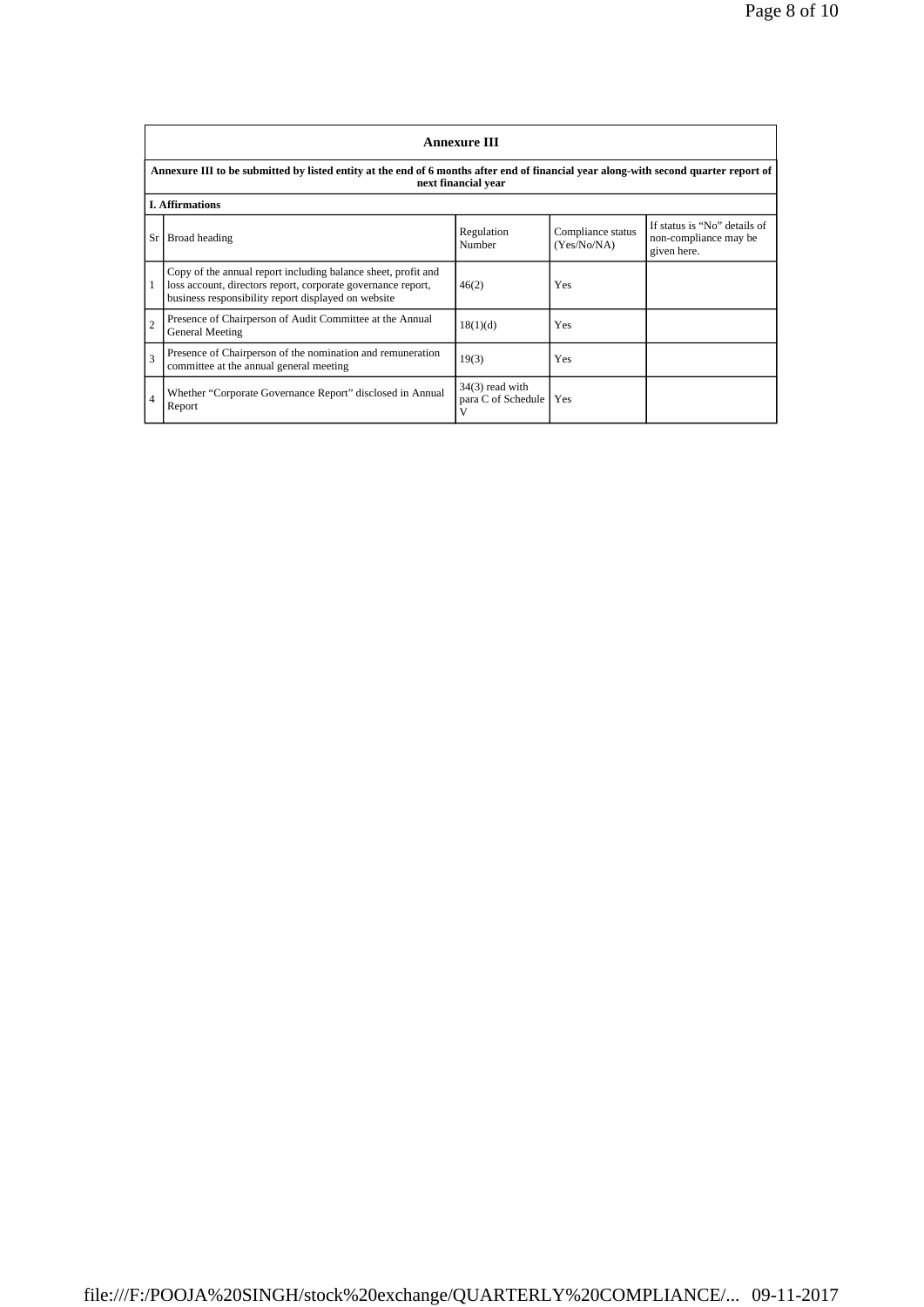| <b>Signatory Details</b> |                          |  |
|--------------------------|--------------------------|--|
| Name of signatory        | POOJA SINGH              |  |
| Designation of person    | <b>Company Secretary</b> |  |
| Place                    | <b>KOLKATA</b>           |  |
| Date                     | 12-10-2017               |  |